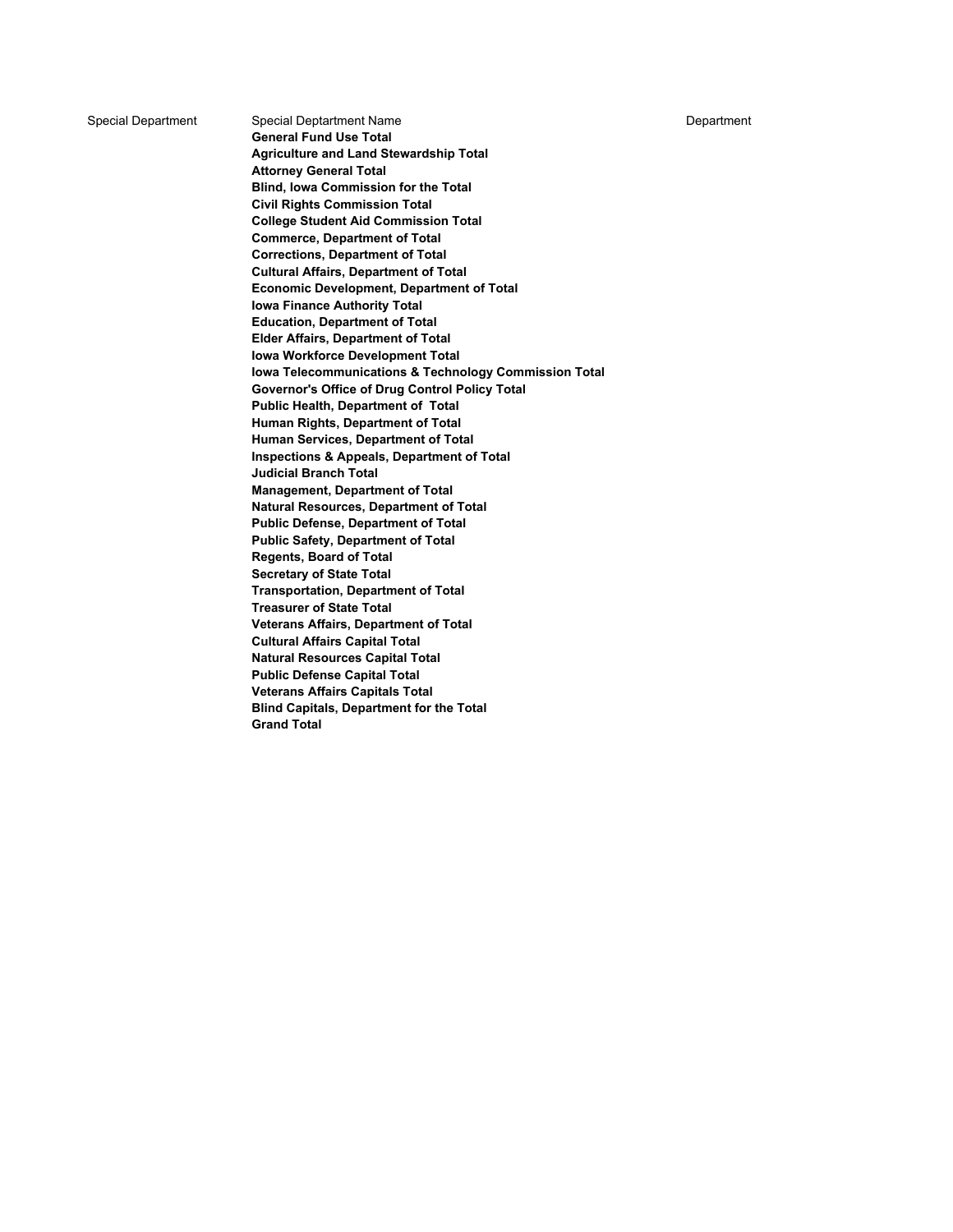Department Name Fund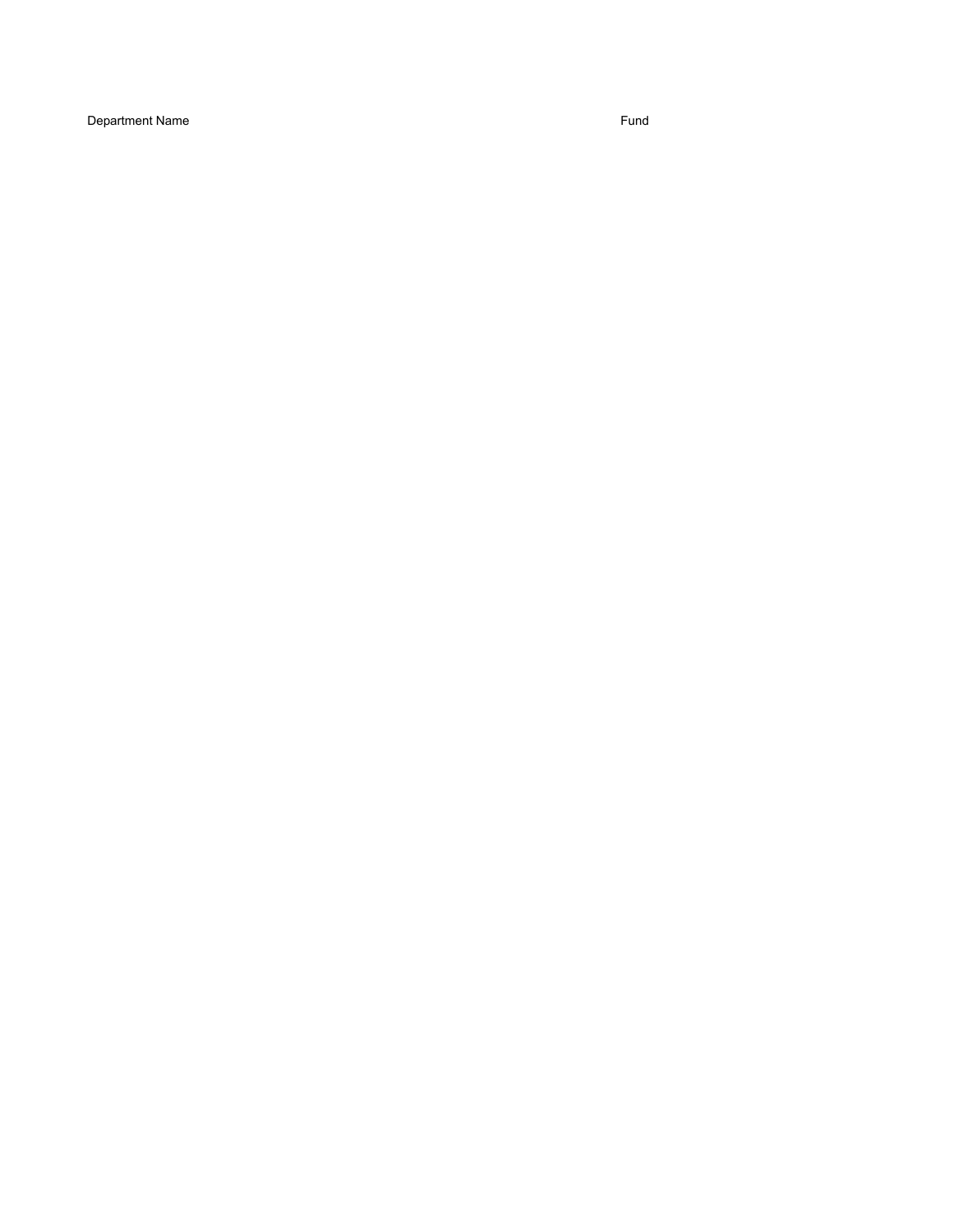Fund Name Appropriation Appropriation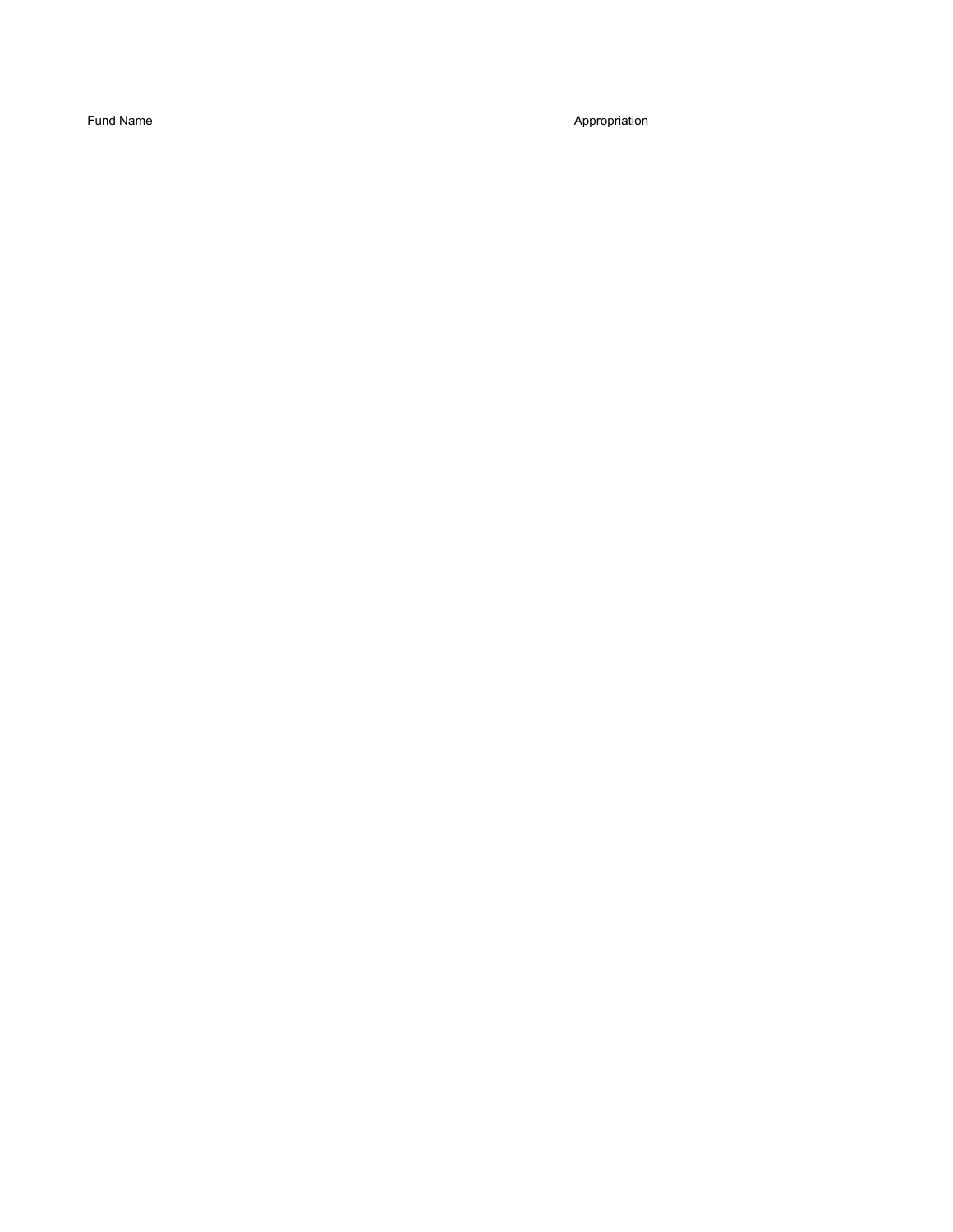Appropriation Name **Object Class Name** Object Class Name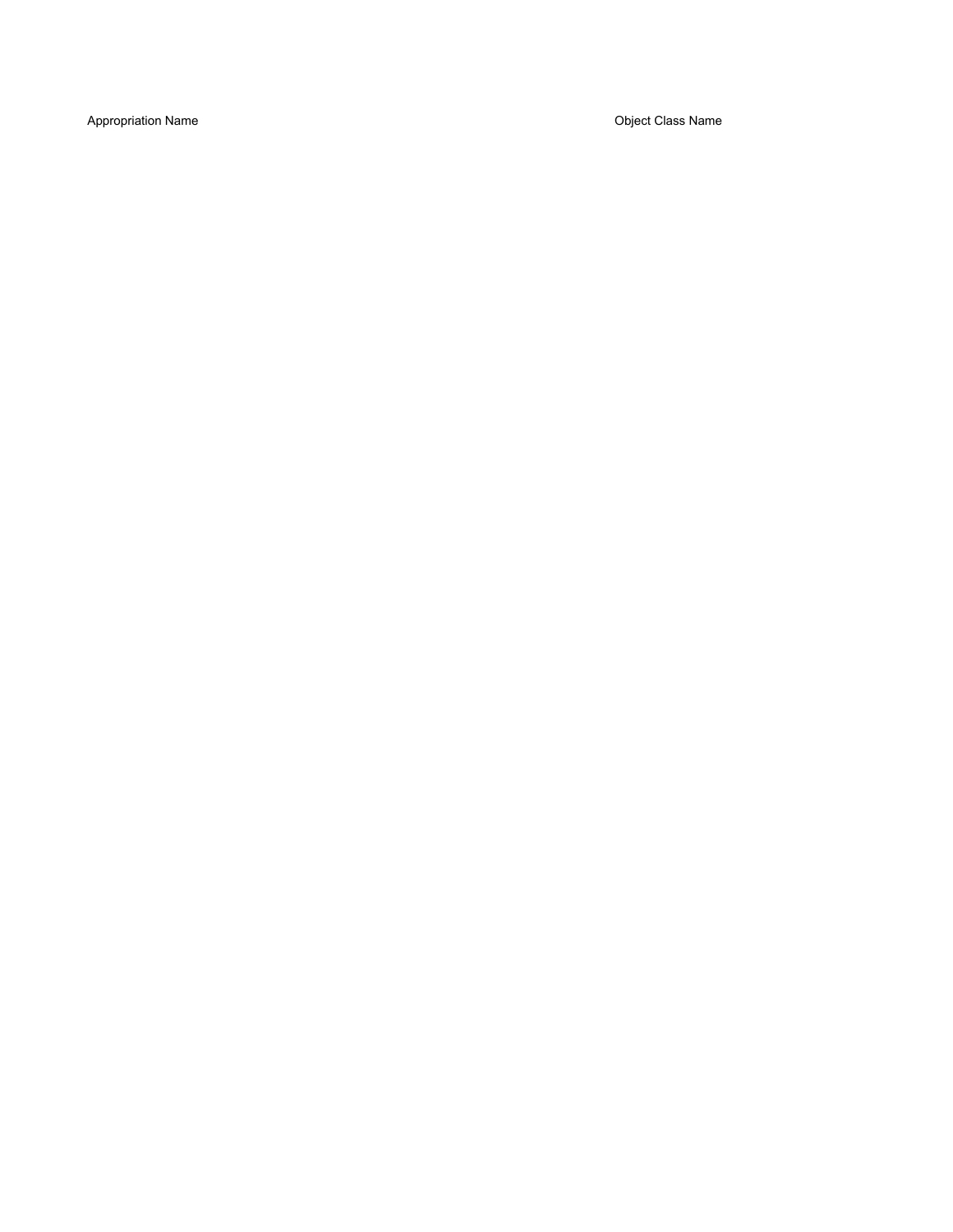| Actual FY 2007 | Actual FY 2008   | Estimate FY 2009 Dept FY 2010 |                  | <b>Gov FY 2010</b> |
|----------------|------------------|-------------------------------|------------------|--------------------|
|                | 4,926,306.15     | 0.00                          | 0.00             | 0.00               |
|                | 7,426,830.59     | 8,161,354.00                  | 8,096,494.00     | 8,096,494.00       |
|                | 8,507,804.57     | 8,926,174.00                  | 8,179,659.00     | 8,179,659.00       |
|                | 7,531,021.11     | 8,068,449.00                  | 7,348,083.00     | 7,348,083.00       |
|                | 843,047.00       | 884,387.00                    | 992,000.00       | 992,000.00         |
|                | 54,484,172.70    | 31,309,532.00                 | 31,309,532.00    | 31,309,532.00      |
|                | 895,384.88       | 671,678.00                    | 671,678.00       | 671,678.00         |
|                | 1,036,195.76     | 656,701.00                    | 431,699.00       | 431,699.00         |
|                | 1,247,614.53     | 1,560,138.00                  | 1,460,138.00     | 1,460,138.00       |
|                | 35,208,333.04    | 73,571,458.00                 | 33,008,018.00    | 33,008,018.00      |
|                | 1,464,676.00     | 1,577,215.00                  | 0.00             | 0.00               |
|                | 422,901,284.97   | 449,742,442.00                | 453,132,384.00   | 453,132,384.00     |
|                | 17,662,662.95    | 17,335,144.00                 | 16,886,182.00    | 16,886,182.00      |
|                | 422,722,354.40   | 476,859,945.61                | 457,357,230.00   | 457,357,230.00     |
|                | 19,317.56        | 0.00                          | 0.00             | 0.00               |
|                | 4,505,667.78     | 1,029,212.00                  | 2,433,479.00     | 2,433,479.00       |
|                | 107,774,772.37   | 108,557,408.00                | 105,803,697.00   | 105,803,697.00     |
|                | 57,892,520.87    | 52,395,424.00                 | 52,331,346.00    | 52,331,346.00      |
|                | 2,405,904,586.93 | 2,647,526,884.00              | 2,858,752,195.00 | 2,860,299,650.00   |
|                | 3,134,780.53     | 4,372,574.00                  | 4,408,424.00     | 4,408,424.00       |
|                | 990,778.34       | 1,141,389.00                  | 1,224,991.00     | 1,224,991.00       |
|                | 0.00             | 0.00                          | 0.00             | 0.00               |
|                | 39,128,761.95    | 35,170,960.00                 | 35,178,718.00    | 35,178,718.00      |
|                | 103,708,564.98   | 144,213,882.86                | 201,765,157.00   | 201,765,157.00     |
|                | 8,993,189.88     | 9,757,366.00                  | 7,008,826.00     | 7,008,826.00       |
|                | 401,213,947.00   | 411,979,501.00                | 16,329,659.00    | 15,584,331.00      |
|                | 5,121.30         | 175,000.00                    | 0.00             | 0.00               |
|                | 421,495,530.08   | 259,508,000.00                | 259,297,000.00   | 259,297,000.00     |
|                | 472,462.15       | 350,000.00                    | 350,000.00       | 350,000.00         |
|                | 16,364,789.94    | 16,418,875.00                 | 16,972,898.00    | 16,972,898.00      |
|                | 0.00             | 0.00                          | 0.00             | 0.00               |
|                | 363,893.37       | 0.00                          | 0.00             | 0.00               |
|                | 0.00             | 512.00                        | 60.00            | 60.00              |
|                | 5,680,455.39     | 2,492,717.14                  | 11,137,643.00    | 11,137,643.00      |
|                | 0.00             | 0.00                          | 0.00             | 0.00               |
|                | 4,564,506,829.07 | 4,774,414,322.61              | 4,591,867,190.00 | 4,592,669,317.00   |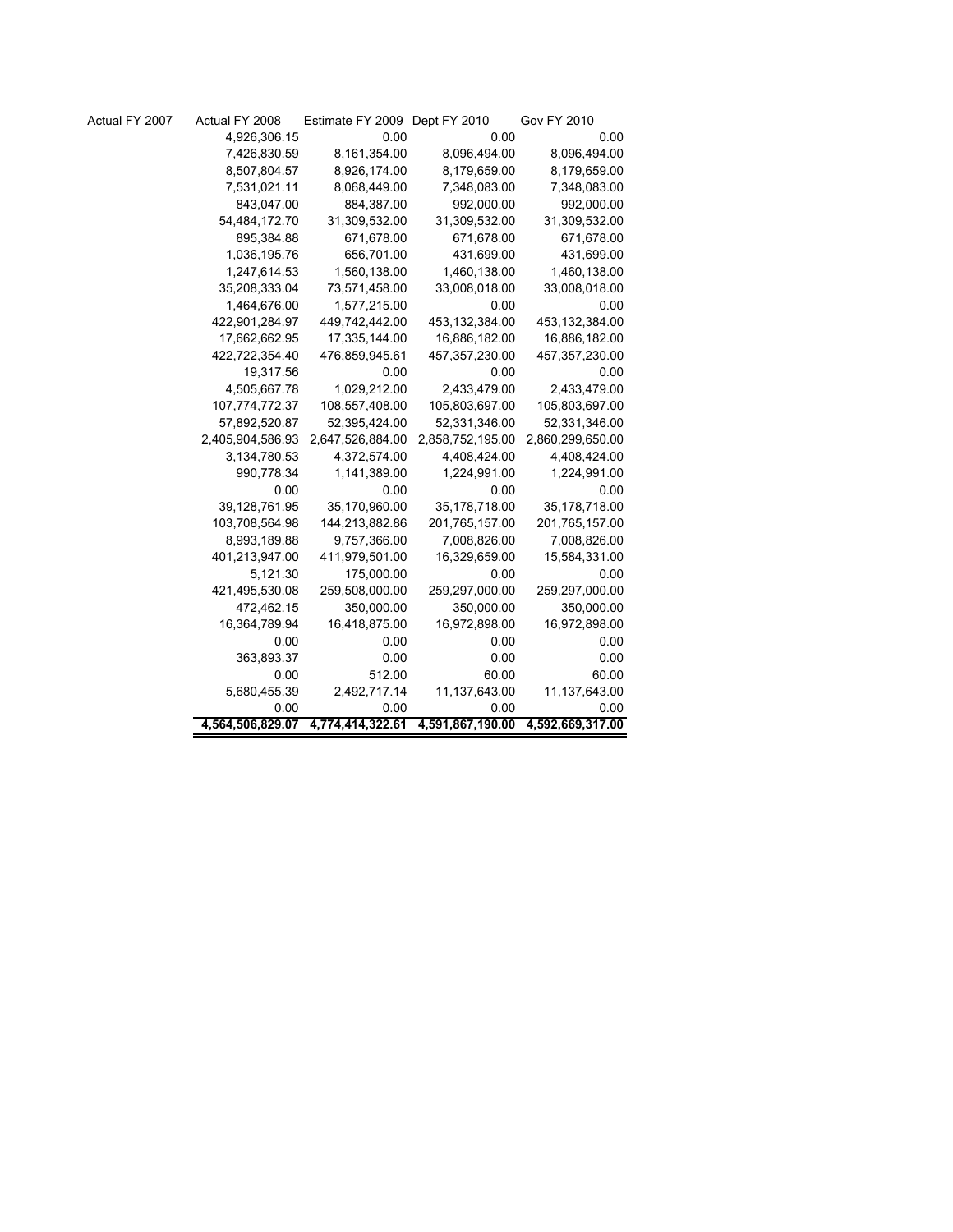## **Federal Funds**

| 17,958,009<br>\$<br>17,335,144<br>16,886,182<br>Elder Affairs, Department of<br>Aging Programs<br>\$<br>\$<br>17,662,663<br>$\mathfrak{L}$<br>Human Services - General Administration<br><b>General Administration</b><br>26,169,051<br>27,282,516<br>31,425,615<br>33,202,459<br>Human Services - General Administration<br>Child Abuse Project<br>1,055,800<br>659,500<br>1,215,217<br>1,215,217<br>Human Services - General Administration<br><b>Community MH Block Grant</b><br>3,495,000<br>3,326,050<br>3,500,167<br>3,500,167<br>Human Services - General Administration<br>IV-E Independent Living Grant<br>2,126,369<br>2,478,522<br>2,478,522<br>2,048,371<br>Human Services - General Administration<br>Commodities<br>482,808<br>373,916<br>332,440<br>332,440<br>Human Services - General Administration<br><b>Commodity Supplemental Feeding/Elderly</b><br>198,811<br>309,557<br>309,557<br>213,484<br>Human Services - General Administration<br><b>MH/MR Federal Grants</b><br>1,134,494<br>2,468,632<br>2,468,632<br>315,057<br>Human Services - General Administration<br><b>FEMA</b><br>150,000<br>6,475,918<br>292,500<br>292,500<br>Human Services - General Administration<br><b>FEMA Mental Health</b><br>211,763<br>(1,716)<br>620,000<br>Human Services - General Administration<br>Food Assistance Access Grant<br>370,000<br>68,616<br>Human Services - General Administration<br>MH Services for the Homeless-Path<br>340,370<br>180,000<br>300,000<br>300.000<br>Human Services - General Administration<br>40,441<br>100,000<br>100,000<br>Medicare/Medicaid Institution Clearing<br>Human Services - Field Operations<br>61,848,802<br>64,240,633<br>68,523,450<br>68,444,034<br><b>Field Operations</b><br>Human Services - Field Operations<br><b>Child Support Recoveries</b><br>16,387,021<br>41,862,214<br>24,681,895<br>41,507,081<br><b>Local Administrative Costs</b><br>Human Services - Field Operations<br>8,370,922<br>7,954,184<br>8,444,576<br>7,947,092<br>Iowa Refugee Service Center<br>1,260,000<br>2,270,974<br>Human Services - Field Operations<br>1,165,494<br>2,270,974<br>Human Services - Field Operations<br>180,549<br>371,638<br>371,439<br>Refugee Resettlement<br>371,439<br>Human Services - Field Operations<br><b>Child Support Grants</b><br>107,159<br>76,747<br>95,975<br>195,975<br>429,000<br>Human Services - Mt Pleasant<br>Mt Pleasant MHI<br>349,014<br>336,765<br>429,000<br>211,469<br>Human Services - Glenwood<br>Glenwood Resource Center<br>210,147<br>197,983<br>207,775<br>50,063,372<br>Human Services - Assistance<br>50,045,573<br>44,714,949<br>50,016,490<br>Family Investment Program/JOBS<br>1,605,710,001<br>1,869,619,572<br>Human Services - Assistance<br><b>Medical Assistance</b><br>1,469,520,642<br>1,765,420,014<br>State Children's Health Insurance<br>Human Services - Assistance<br>15,059,171<br>15,995,983<br>20,167,694<br>18,884,542<br>Human Services - Assistance<br>Health Insurance Premium Payment<br>612,521<br>647,132<br>591,752<br>591,752<br>Human Services - Assistance<br><b>Medical Contracts</b><br>35,092,019<br>34,915,193<br>37,902,767<br>47,972,575<br>Human Services - Assistance<br><b>MH/DD Community Services</b><br>12,503,184<br>12,460,858<br>12,503,888<br>12,434,864<br>Human Services - Assistance<br><b>Family Support Subsidy</b><br>135,085<br>25.747<br>Human Services - Assistance<br>74,640<br>74,225<br>74,593<br>Volunteers<br>74,593<br>Human Services - Assistance<br><b>Child Care Assistance</b><br>78,121,880<br>72,383,519 |                        |                | Actual FY 2007 | Actual FY 2008 | <b>CY Estimate FY</b> | <b>Gov Total Reg</b><br>FY 2010 |
|---------------------------------------------------------------------------------------------------------------------------------------------------------------------------------------------------------------------------------------------------------------------------------------------------------------------------------------------------------------------------------------------------------------------------------------------------------------------------------------------------------------------------------------------------------------------------------------------------------------------------------------------------------------------------------------------------------------------------------------------------------------------------------------------------------------------------------------------------------------------------------------------------------------------------------------------------------------------------------------------------------------------------------------------------------------------------------------------------------------------------------------------------------------------------------------------------------------------------------------------------------------------------------------------------------------------------------------------------------------------------------------------------------------------------------------------------------------------------------------------------------------------------------------------------------------------------------------------------------------------------------------------------------------------------------------------------------------------------------------------------------------------------------------------------------------------------------------------------------------------------------------------------------------------------------------------------------------------------------------------------------------------------------------------------------------------------------------------------------------------------------------------------------------------------------------------------------------------------------------------------------------------------------------------------------------------------------------------------------------------------------------------------------------------------------------------------------------------------------------------------------------------------------------------------------------------------------------------------------------------------------------------------------------------------------------------------------------------------------------------------------------------------------------------------------------------------------------------------------------------------------------------------------------------------------------------------------------------------------------------------------------------------------------------------------------------------------------------------------------------------------------------------------------------------------------------------------------------------------------------------------------------------------------------------------------------------------------------------------------------------------------------------------------------------------------------------------------------------------------------------------------------------------------------------------------------------------|------------------------|----------------|----------------|----------------|-----------------------|---------------------------------|
|                                                                                                                                                                                                                                                                                                                                                                                                                                                                                                                                                                                                                                                                                                                                                                                                                                                                                                                                                                                                                                                                                                                                                                                                                                                                                                                                                                                                                                                                                                                                                                                                                                                                                                                                                                                                                                                                                                                                                                                                                                                                                                                                                                                                                                                                                                                                                                                                                                                                                                                                                                                                                                                                                                                                                                                                                                                                                                                                                                                                                                                                                                                                                                                                                                                                                                                                                                                                                                                                                                                                                                                 | <b>Department Name</b> | <b>Purpose</b> |                |                | 2009                  |                                 |
|                                                                                                                                                                                                                                                                                                                                                                                                                                                                                                                                                                                                                                                                                                                                                                                                                                                                                                                                                                                                                                                                                                                                                                                                                                                                                                                                                                                                                                                                                                                                                                                                                                                                                                                                                                                                                                                                                                                                                                                                                                                                                                                                                                                                                                                                                                                                                                                                                                                                                                                                                                                                                                                                                                                                                                                                                                                                                                                                                                                                                                                                                                                                                                                                                                                                                                                                                                                                                                                                                                                                                                                 |                        |                |                |                |                       |                                 |
|                                                                                                                                                                                                                                                                                                                                                                                                                                                                                                                                                                                                                                                                                                                                                                                                                                                                                                                                                                                                                                                                                                                                                                                                                                                                                                                                                                                                                                                                                                                                                                                                                                                                                                                                                                                                                                                                                                                                                                                                                                                                                                                                                                                                                                                                                                                                                                                                                                                                                                                                                                                                                                                                                                                                                                                                                                                                                                                                                                                                                                                                                                                                                                                                                                                                                                                                                                                                                                                                                                                                                                                 |                        |                |                |                |                       |                                 |
|                                                                                                                                                                                                                                                                                                                                                                                                                                                                                                                                                                                                                                                                                                                                                                                                                                                                                                                                                                                                                                                                                                                                                                                                                                                                                                                                                                                                                                                                                                                                                                                                                                                                                                                                                                                                                                                                                                                                                                                                                                                                                                                                                                                                                                                                                                                                                                                                                                                                                                                                                                                                                                                                                                                                                                                                                                                                                                                                                                                                                                                                                                                                                                                                                                                                                                                                                                                                                                                                                                                                                                                 |                        |                |                |                |                       |                                 |
|                                                                                                                                                                                                                                                                                                                                                                                                                                                                                                                                                                                                                                                                                                                                                                                                                                                                                                                                                                                                                                                                                                                                                                                                                                                                                                                                                                                                                                                                                                                                                                                                                                                                                                                                                                                                                                                                                                                                                                                                                                                                                                                                                                                                                                                                                                                                                                                                                                                                                                                                                                                                                                                                                                                                                                                                                                                                                                                                                                                                                                                                                                                                                                                                                                                                                                                                                                                                                                                                                                                                                                                 |                        |                |                |                |                       |                                 |
|                                                                                                                                                                                                                                                                                                                                                                                                                                                                                                                                                                                                                                                                                                                                                                                                                                                                                                                                                                                                                                                                                                                                                                                                                                                                                                                                                                                                                                                                                                                                                                                                                                                                                                                                                                                                                                                                                                                                                                                                                                                                                                                                                                                                                                                                                                                                                                                                                                                                                                                                                                                                                                                                                                                                                                                                                                                                                                                                                                                                                                                                                                                                                                                                                                                                                                                                                                                                                                                                                                                                                                                 |                        |                |                |                |                       |                                 |
|                                                                                                                                                                                                                                                                                                                                                                                                                                                                                                                                                                                                                                                                                                                                                                                                                                                                                                                                                                                                                                                                                                                                                                                                                                                                                                                                                                                                                                                                                                                                                                                                                                                                                                                                                                                                                                                                                                                                                                                                                                                                                                                                                                                                                                                                                                                                                                                                                                                                                                                                                                                                                                                                                                                                                                                                                                                                                                                                                                                                                                                                                                                                                                                                                                                                                                                                                                                                                                                                                                                                                                                 |                        |                |                |                |                       |                                 |
|                                                                                                                                                                                                                                                                                                                                                                                                                                                                                                                                                                                                                                                                                                                                                                                                                                                                                                                                                                                                                                                                                                                                                                                                                                                                                                                                                                                                                                                                                                                                                                                                                                                                                                                                                                                                                                                                                                                                                                                                                                                                                                                                                                                                                                                                                                                                                                                                                                                                                                                                                                                                                                                                                                                                                                                                                                                                                                                                                                                                                                                                                                                                                                                                                                                                                                                                                                                                                                                                                                                                                                                 |                        |                |                |                |                       |                                 |
|                                                                                                                                                                                                                                                                                                                                                                                                                                                                                                                                                                                                                                                                                                                                                                                                                                                                                                                                                                                                                                                                                                                                                                                                                                                                                                                                                                                                                                                                                                                                                                                                                                                                                                                                                                                                                                                                                                                                                                                                                                                                                                                                                                                                                                                                                                                                                                                                                                                                                                                                                                                                                                                                                                                                                                                                                                                                                                                                                                                                                                                                                                                                                                                                                                                                                                                                                                                                                                                                                                                                                                                 |                        |                |                |                |                       |                                 |
|                                                                                                                                                                                                                                                                                                                                                                                                                                                                                                                                                                                                                                                                                                                                                                                                                                                                                                                                                                                                                                                                                                                                                                                                                                                                                                                                                                                                                                                                                                                                                                                                                                                                                                                                                                                                                                                                                                                                                                                                                                                                                                                                                                                                                                                                                                                                                                                                                                                                                                                                                                                                                                                                                                                                                                                                                                                                                                                                                                                                                                                                                                                                                                                                                                                                                                                                                                                                                                                                                                                                                                                 |                        |                |                |                |                       |                                 |
|                                                                                                                                                                                                                                                                                                                                                                                                                                                                                                                                                                                                                                                                                                                                                                                                                                                                                                                                                                                                                                                                                                                                                                                                                                                                                                                                                                                                                                                                                                                                                                                                                                                                                                                                                                                                                                                                                                                                                                                                                                                                                                                                                                                                                                                                                                                                                                                                                                                                                                                                                                                                                                                                                                                                                                                                                                                                                                                                                                                                                                                                                                                                                                                                                                                                                                                                                                                                                                                                                                                                                                                 |                        |                |                |                |                       |                                 |
|                                                                                                                                                                                                                                                                                                                                                                                                                                                                                                                                                                                                                                                                                                                                                                                                                                                                                                                                                                                                                                                                                                                                                                                                                                                                                                                                                                                                                                                                                                                                                                                                                                                                                                                                                                                                                                                                                                                                                                                                                                                                                                                                                                                                                                                                                                                                                                                                                                                                                                                                                                                                                                                                                                                                                                                                                                                                                                                                                                                                                                                                                                                                                                                                                                                                                                                                                                                                                                                                                                                                                                                 |                        |                |                |                |                       |                                 |
|                                                                                                                                                                                                                                                                                                                                                                                                                                                                                                                                                                                                                                                                                                                                                                                                                                                                                                                                                                                                                                                                                                                                                                                                                                                                                                                                                                                                                                                                                                                                                                                                                                                                                                                                                                                                                                                                                                                                                                                                                                                                                                                                                                                                                                                                                                                                                                                                                                                                                                                                                                                                                                                                                                                                                                                                                                                                                                                                                                                                                                                                                                                                                                                                                                                                                                                                                                                                                                                                                                                                                                                 |                        |                |                |                |                       |                                 |
|                                                                                                                                                                                                                                                                                                                                                                                                                                                                                                                                                                                                                                                                                                                                                                                                                                                                                                                                                                                                                                                                                                                                                                                                                                                                                                                                                                                                                                                                                                                                                                                                                                                                                                                                                                                                                                                                                                                                                                                                                                                                                                                                                                                                                                                                                                                                                                                                                                                                                                                                                                                                                                                                                                                                                                                                                                                                                                                                                                                                                                                                                                                                                                                                                                                                                                                                                                                                                                                                                                                                                                                 |                        |                |                |                |                       |                                 |
|                                                                                                                                                                                                                                                                                                                                                                                                                                                                                                                                                                                                                                                                                                                                                                                                                                                                                                                                                                                                                                                                                                                                                                                                                                                                                                                                                                                                                                                                                                                                                                                                                                                                                                                                                                                                                                                                                                                                                                                                                                                                                                                                                                                                                                                                                                                                                                                                                                                                                                                                                                                                                                                                                                                                                                                                                                                                                                                                                                                                                                                                                                                                                                                                                                                                                                                                                                                                                                                                                                                                                                                 |                        |                |                |                |                       |                                 |
|                                                                                                                                                                                                                                                                                                                                                                                                                                                                                                                                                                                                                                                                                                                                                                                                                                                                                                                                                                                                                                                                                                                                                                                                                                                                                                                                                                                                                                                                                                                                                                                                                                                                                                                                                                                                                                                                                                                                                                                                                                                                                                                                                                                                                                                                                                                                                                                                                                                                                                                                                                                                                                                                                                                                                                                                                                                                                                                                                                                                                                                                                                                                                                                                                                                                                                                                                                                                                                                                                                                                                                                 |                        |                |                |                |                       |                                 |
|                                                                                                                                                                                                                                                                                                                                                                                                                                                                                                                                                                                                                                                                                                                                                                                                                                                                                                                                                                                                                                                                                                                                                                                                                                                                                                                                                                                                                                                                                                                                                                                                                                                                                                                                                                                                                                                                                                                                                                                                                                                                                                                                                                                                                                                                                                                                                                                                                                                                                                                                                                                                                                                                                                                                                                                                                                                                                                                                                                                                                                                                                                                                                                                                                                                                                                                                                                                                                                                                                                                                                                                 |                        |                |                |                |                       |                                 |
|                                                                                                                                                                                                                                                                                                                                                                                                                                                                                                                                                                                                                                                                                                                                                                                                                                                                                                                                                                                                                                                                                                                                                                                                                                                                                                                                                                                                                                                                                                                                                                                                                                                                                                                                                                                                                                                                                                                                                                                                                                                                                                                                                                                                                                                                                                                                                                                                                                                                                                                                                                                                                                                                                                                                                                                                                                                                                                                                                                                                                                                                                                                                                                                                                                                                                                                                                                                                                                                                                                                                                                                 |                        |                |                |                |                       |                                 |
|                                                                                                                                                                                                                                                                                                                                                                                                                                                                                                                                                                                                                                                                                                                                                                                                                                                                                                                                                                                                                                                                                                                                                                                                                                                                                                                                                                                                                                                                                                                                                                                                                                                                                                                                                                                                                                                                                                                                                                                                                                                                                                                                                                                                                                                                                                                                                                                                                                                                                                                                                                                                                                                                                                                                                                                                                                                                                                                                                                                                                                                                                                                                                                                                                                                                                                                                                                                                                                                                                                                                                                                 |                        |                |                |                |                       |                                 |
|                                                                                                                                                                                                                                                                                                                                                                                                                                                                                                                                                                                                                                                                                                                                                                                                                                                                                                                                                                                                                                                                                                                                                                                                                                                                                                                                                                                                                                                                                                                                                                                                                                                                                                                                                                                                                                                                                                                                                                                                                                                                                                                                                                                                                                                                                                                                                                                                                                                                                                                                                                                                                                                                                                                                                                                                                                                                                                                                                                                                                                                                                                                                                                                                                                                                                                                                                                                                                                                                                                                                                                                 |                        |                |                |                |                       |                                 |
|                                                                                                                                                                                                                                                                                                                                                                                                                                                                                                                                                                                                                                                                                                                                                                                                                                                                                                                                                                                                                                                                                                                                                                                                                                                                                                                                                                                                                                                                                                                                                                                                                                                                                                                                                                                                                                                                                                                                                                                                                                                                                                                                                                                                                                                                                                                                                                                                                                                                                                                                                                                                                                                                                                                                                                                                                                                                                                                                                                                                                                                                                                                                                                                                                                                                                                                                                                                                                                                                                                                                                                                 |                        |                |                |                |                       |                                 |
|                                                                                                                                                                                                                                                                                                                                                                                                                                                                                                                                                                                                                                                                                                                                                                                                                                                                                                                                                                                                                                                                                                                                                                                                                                                                                                                                                                                                                                                                                                                                                                                                                                                                                                                                                                                                                                                                                                                                                                                                                                                                                                                                                                                                                                                                                                                                                                                                                                                                                                                                                                                                                                                                                                                                                                                                                                                                                                                                                                                                                                                                                                                                                                                                                                                                                                                                                                                                                                                                                                                                                                                 |                        |                |                |                |                       |                                 |
|                                                                                                                                                                                                                                                                                                                                                                                                                                                                                                                                                                                                                                                                                                                                                                                                                                                                                                                                                                                                                                                                                                                                                                                                                                                                                                                                                                                                                                                                                                                                                                                                                                                                                                                                                                                                                                                                                                                                                                                                                                                                                                                                                                                                                                                                                                                                                                                                                                                                                                                                                                                                                                                                                                                                                                                                                                                                                                                                                                                                                                                                                                                                                                                                                                                                                                                                                                                                                                                                                                                                                                                 |                        |                |                |                |                       |                                 |
|                                                                                                                                                                                                                                                                                                                                                                                                                                                                                                                                                                                                                                                                                                                                                                                                                                                                                                                                                                                                                                                                                                                                                                                                                                                                                                                                                                                                                                                                                                                                                                                                                                                                                                                                                                                                                                                                                                                                                                                                                                                                                                                                                                                                                                                                                                                                                                                                                                                                                                                                                                                                                                                                                                                                                                                                                                                                                                                                                                                                                                                                                                                                                                                                                                                                                                                                                                                                                                                                                                                                                                                 |                        |                |                |                |                       |                                 |
|                                                                                                                                                                                                                                                                                                                                                                                                                                                                                                                                                                                                                                                                                                                                                                                                                                                                                                                                                                                                                                                                                                                                                                                                                                                                                                                                                                                                                                                                                                                                                                                                                                                                                                                                                                                                                                                                                                                                                                                                                                                                                                                                                                                                                                                                                                                                                                                                                                                                                                                                                                                                                                                                                                                                                                                                                                                                                                                                                                                                                                                                                                                                                                                                                                                                                                                                                                                                                                                                                                                                                                                 |                        |                |                |                |                       |                                 |
|                                                                                                                                                                                                                                                                                                                                                                                                                                                                                                                                                                                                                                                                                                                                                                                                                                                                                                                                                                                                                                                                                                                                                                                                                                                                                                                                                                                                                                                                                                                                                                                                                                                                                                                                                                                                                                                                                                                                                                                                                                                                                                                                                                                                                                                                                                                                                                                                                                                                                                                                                                                                                                                                                                                                                                                                                                                                                                                                                                                                                                                                                                                                                                                                                                                                                                                                                                                                                                                                                                                                                                                 |                        |                |                |                |                       |                                 |
|                                                                                                                                                                                                                                                                                                                                                                                                                                                                                                                                                                                                                                                                                                                                                                                                                                                                                                                                                                                                                                                                                                                                                                                                                                                                                                                                                                                                                                                                                                                                                                                                                                                                                                                                                                                                                                                                                                                                                                                                                                                                                                                                                                                                                                                                                                                                                                                                                                                                                                                                                                                                                                                                                                                                                                                                                                                                                                                                                                                                                                                                                                                                                                                                                                                                                                                                                                                                                                                                                                                                                                                 |                        |                |                |                |                       |                                 |
|                                                                                                                                                                                                                                                                                                                                                                                                                                                                                                                                                                                                                                                                                                                                                                                                                                                                                                                                                                                                                                                                                                                                                                                                                                                                                                                                                                                                                                                                                                                                                                                                                                                                                                                                                                                                                                                                                                                                                                                                                                                                                                                                                                                                                                                                                                                                                                                                                                                                                                                                                                                                                                                                                                                                                                                                                                                                                                                                                                                                                                                                                                                                                                                                                                                                                                                                                                                                                                                                                                                                                                                 |                        |                |                |                |                       |                                 |
|                                                                                                                                                                                                                                                                                                                                                                                                                                                                                                                                                                                                                                                                                                                                                                                                                                                                                                                                                                                                                                                                                                                                                                                                                                                                                                                                                                                                                                                                                                                                                                                                                                                                                                                                                                                                                                                                                                                                                                                                                                                                                                                                                                                                                                                                                                                                                                                                                                                                                                                                                                                                                                                                                                                                                                                                                                                                                                                                                                                                                                                                                                                                                                                                                                                                                                                                                                                                                                                                                                                                                                                 |                        |                |                |                |                       |                                 |
|                                                                                                                                                                                                                                                                                                                                                                                                                                                                                                                                                                                                                                                                                                                                                                                                                                                                                                                                                                                                                                                                                                                                                                                                                                                                                                                                                                                                                                                                                                                                                                                                                                                                                                                                                                                                                                                                                                                                                                                                                                                                                                                                                                                                                                                                                                                                                                                                                                                                                                                                                                                                                                                                                                                                                                                                                                                                                                                                                                                                                                                                                                                                                                                                                                                                                                                                                                                                                                                                                                                                                                                 |                        |                |                |                |                       |                                 |
|                                                                                                                                                                                                                                                                                                                                                                                                                                                                                                                                                                                                                                                                                                                                                                                                                                                                                                                                                                                                                                                                                                                                                                                                                                                                                                                                                                                                                                                                                                                                                                                                                                                                                                                                                                                                                                                                                                                                                                                                                                                                                                                                                                                                                                                                                                                                                                                                                                                                                                                                                                                                                                                                                                                                                                                                                                                                                                                                                                                                                                                                                                                                                                                                                                                                                                                                                                                                                                                                                                                                                                                 |                        |                |                | 76,500,477     |                       | 72,366,857                      |
| Human Services - Assistance<br><b>MI/MR/DD State Cases</b><br>200,000<br>200,000                                                                                                                                                                                                                                                                                                                                                                                                                                                                                                                                                                                                                                                                                                                                                                                                                                                                                                                                                                                                                                                                                                                                                                                                                                                                                                                                                                                                                                                                                                                                                                                                                                                                                                                                                                                                                                                                                                                                                                                                                                                                                                                                                                                                                                                                                                                                                                                                                                                                                                                                                                                                                                                                                                                                                                                                                                                                                                                                                                                                                                                                                                                                                                                                                                                                                                                                                                                                                                                                                                |                        |                |                |                |                       |                                 |
| Human Services - Assistance<br>8,978<br>34,700,696<br><b>Adoption Subsidy</b>                                                                                                                                                                                                                                                                                                                                                                                                                                                                                                                                                                                                                                                                                                                                                                                                                                                                                                                                                                                                                                                                                                                                                                                                                                                                                                                                                                                                                                                                                                                                                                                                                                                                                                                                                                                                                                                                                                                                                                                                                                                                                                                                                                                                                                                                                                                                                                                                                                                                                                                                                                                                                                                                                                                                                                                                                                                                                                                                                                                                                                                                                                                                                                                                                                                                                                                                                                                                                                                                                                   |                        |                |                |                |                       |                                 |
| Human Services - Assistance<br>Child and Family Services<br>14,246,358<br>14,265,980<br>13,106,179<br>55,700,740                                                                                                                                                                                                                                                                                                                                                                                                                                                                                                                                                                                                                                                                                                                                                                                                                                                                                                                                                                                                                                                                                                                                                                                                                                                                                                                                                                                                                                                                                                                                                                                                                                                                                                                                                                                                                                                                                                                                                                                                                                                                                                                                                                                                                                                                                                                                                                                                                                                                                                                                                                                                                                                                                                                                                                                                                                                                                                                                                                                                                                                                                                                                                                                                                                                                                                                                                                                                                                                                |                        |                |                |                |                       |                                 |
| Human Services - Assistance<br>Decategorization<br>78,549,052<br>69,010,350<br>73,536,336                                                                                                                                                                                                                                                                                                                                                                                                                                                                                                                                                                                                                                                                                                                                                                                                                                                                                                                                                                                                                                                                                                                                                                                                                                                                                                                                                                                                                                                                                                                                                                                                                                                                                                                                                                                                                                                                                                                                                                                                                                                                                                                                                                                                                                                                                                                                                                                                                                                                                                                                                                                                                                                                                                                                                                                                                                                                                                                                                                                                                                                                                                                                                                                                                                                                                                                                                                                                                                                                                       |                        |                |                |                |                       |                                 |
| Electronic Benefit Transfer-State<br>Human Services - Assistance<br>407,795,585<br>260,094,579<br>289,353,651<br>319,169,196                                                                                                                                                                                                                                                                                                                                                                                                                                                                                                                                                                                                                                                                                                                                                                                                                                                                                                                                                                                                                                                                                                                                                                                                                                                                                                                                                                                                                                                                                                                                                                                                                                                                                                                                                                                                                                                                                                                                                                                                                                                                                                                                                                                                                                                                                                                                                                                                                                                                                                                                                                                                                                                                                                                                                                                                                                                                                                                                                                                                                                                                                                                                                                                                                                                                                                                                                                                                                                                    |                        |                |                |                |                       |                                 |
| Human Services - Assistance<br>Medical Examinations-Expansion Population<br>556,800<br>959,953                                                                                                                                                                                                                                                                                                                                                                                                                                                                                                                                                                                                                                                                                                                                                                                                                                                                                                                                                                                                                                                                                                                                                                                                                                                                                                                                                                                                                                                                                                                                                                                                                                                                                                                                                                                                                                                                                                                                                                                                                                                                                                                                                                                                                                                                                                                                                                                                                                                                                                                                                                                                                                                                                                                                                                                                                                                                                                                                                                                                                                                                                                                                                                                                                                                                                                                                                                                                                                                                                  |                        |                |                |                |                       |                                 |
| Human Services - Assistance<br><b>Medical Information Hotline</b><br>128,796<br>177,095<br>100,000<br>150,000                                                                                                                                                                                                                                                                                                                                                                                                                                                                                                                                                                                                                                                                                                                                                                                                                                                                                                                                                                                                                                                                                                                                                                                                                                                                                                                                                                                                                                                                                                                                                                                                                                                                                                                                                                                                                                                                                                                                                                                                                                                                                                                                                                                                                                                                                                                                                                                                                                                                                                                                                                                                                                                                                                                                                                                                                                                                                                                                                                                                                                                                                                                                                                                                                                                                                                                                                                                                                                                                   |                        |                |                |                |                       |                                 |